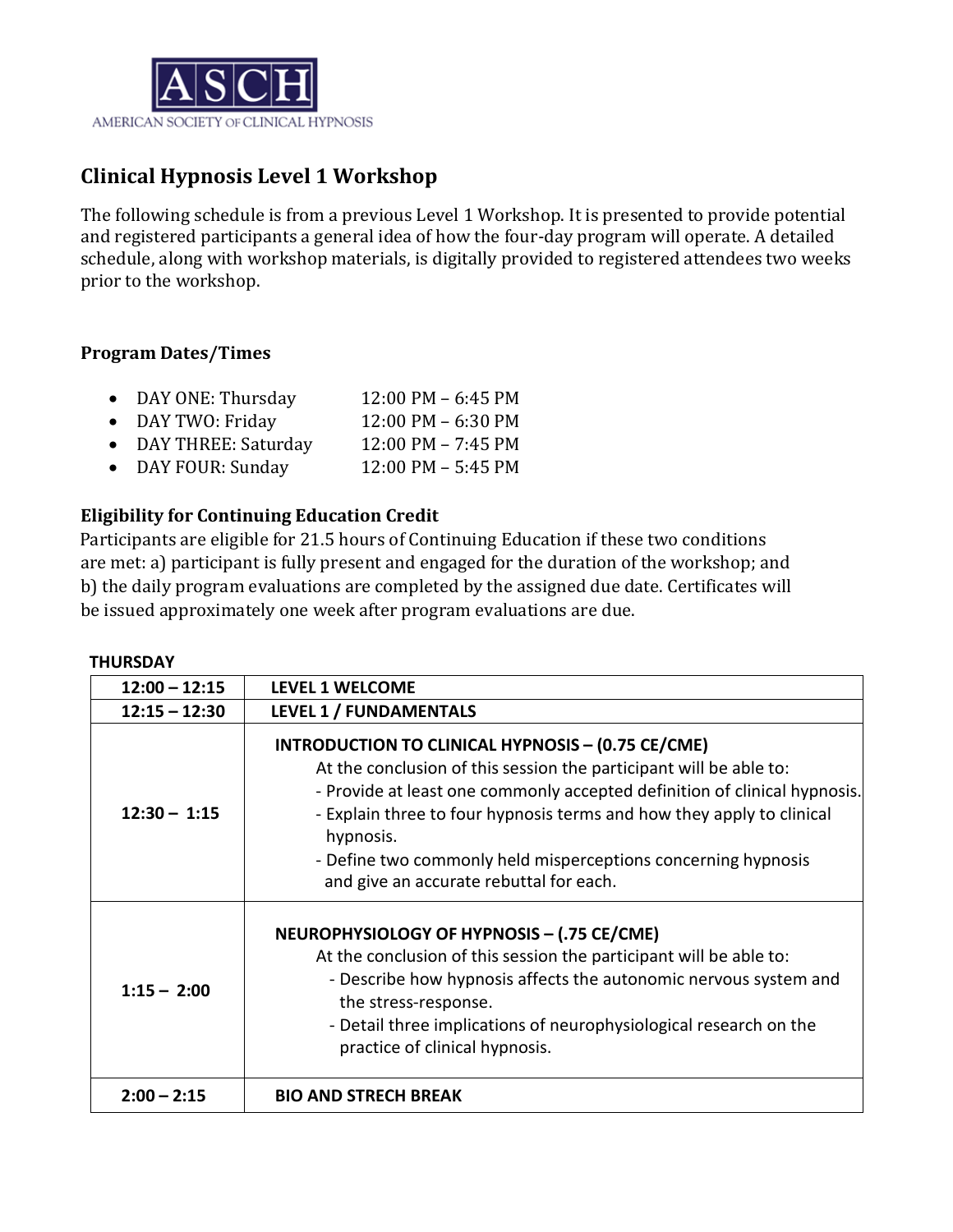

| $2:15 - 3:00$ | ANATOMY OF THE HYPNOTIC EXPERIENCE - (0.75 CE/CME)<br>At the conclusion of this session the participant will be able to:<br>- Describe the steps in a formal hypnotic encounter.<br>- Identify two characteristics of trance exhibited by the recipient.<br>- Define three changes the facilitator made to promote the<br>reorientationphase of trance.                                                                                                              |
|---------------|----------------------------------------------------------------------------------------------------------------------------------------------------------------------------------------------------------------------------------------------------------------------------------------------------------------------------------------------------------------------------------------------------------------------------------------------------------------------|
| $3:00 - 3:30$ | <b>GROUP EXPERIENCE - (0.5 CE/CME)</b><br>At the conclusion of this session the participant will be able to:<br>Experience a full anatomy of a clinical hypnosis session.                                                                                                                                                                                                                                                                                            |
| $3:30 - 3:45$ | <b>PROCESS GROUP EXPERIENCE - (0.25 CE/CME)</b><br>At the conclusion of this session the participant will be able to:<br>- - Identify three aspects of their individual experience of trance.                                                                                                                                                                                                                                                                        |
| $3:45 - 4:15$ | <b>BIO AND STRECH BREAK</b>                                                                                                                                                                                                                                                                                                                                                                                                                                          |
| $4:15 - 5:15$ | <b>HYPNOTIC PHENOMENA - (1.0 CE/CME)</b><br>At the conclusion of this session the participant will be able to:<br>-Explain five different hypnotic phenomena.<br>-Discuss and describe how the concept of trance logic and other<br>hypnotic phenomena may be used therapeutically.<br>-List at least three principles of eliciting phenomenon.<br>-Define abreaction and describe how it can be addressed therapeutically.                                          |
| $5:15 - 6:30$ | PRINCIPLES & PROCESS OF RAPPORT, ATTUNEMENT, TRANCE ELICITATION,<br>RE-ALERTING AND RE- ORIENTING - (1.25 CE/CME)<br>At the conclusion of this session the participant will be able to:<br>- Describe three effective ways to build and reinforce rapport.<br>- Describe at least four observable physiological and<br>fourpsychological signs of trance.<br>- Discuss the importance of removing suggestions.<br>Demonstrate at least three methods of reorienting. |
| $6:30 - 6:45$ | <b>REVIEW / Q&amp;A</b>                                                                                                                                                                                                                                                                                                                                                                                                                                              |
| 6:45          | <b>CHECK OUT GROUP WITH FACILITY</b>                                                                                                                                                                                                                                                                                                                                                                                                                                 |
|               | <b>COMPLETE DAY 1 PROGRAM EVALUATION</b>                                                                                                                                                                                                                                                                                                                                                                                                                             |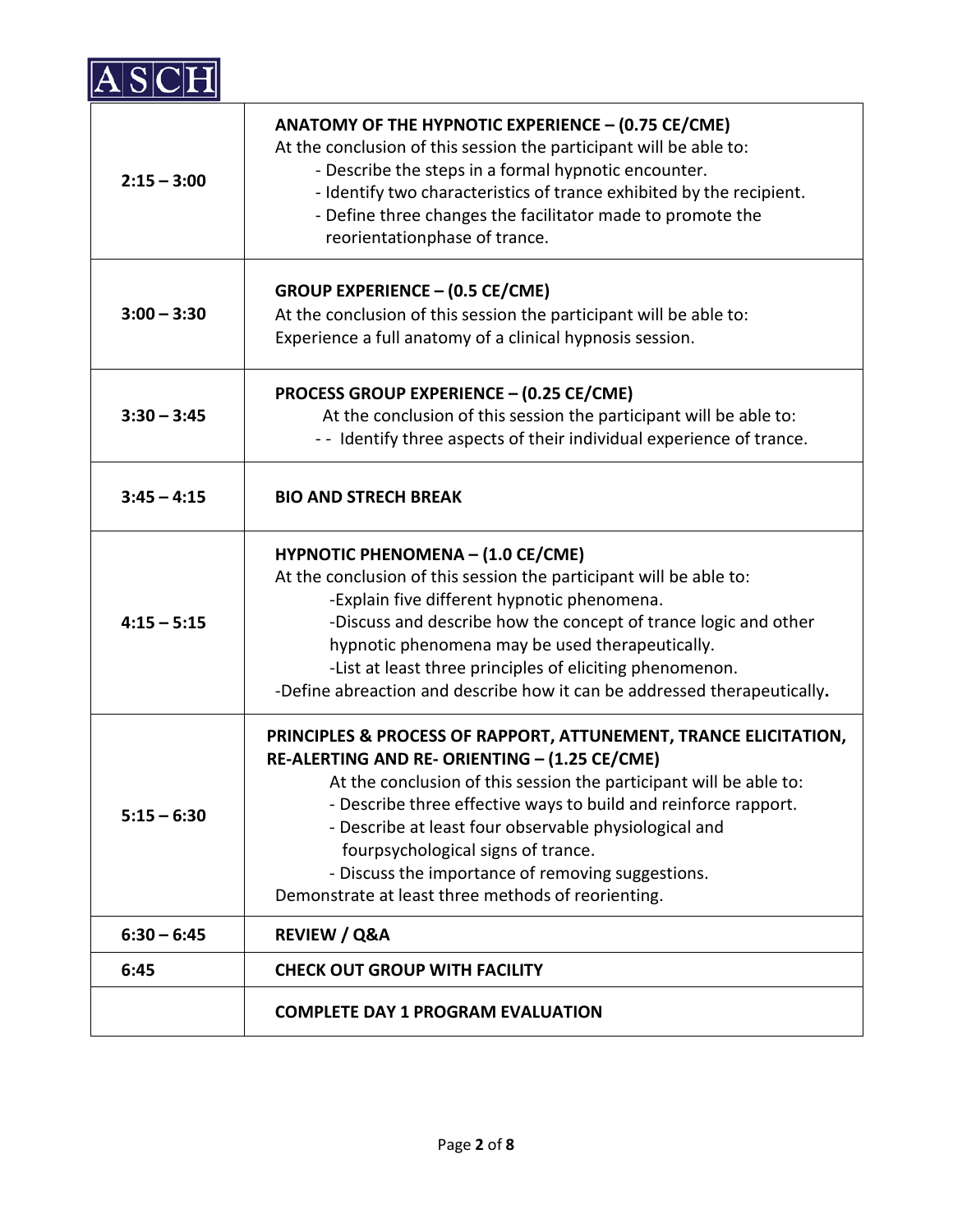

### **FRIDAY**

| $12:00 - 12:15$ | <b>CHECK-IN AND REVIEW</b>                                                                                                                                                                                                                                                                                                                                                                                                                                                                                                                                                             |
|-----------------|----------------------------------------------------------------------------------------------------------------------------------------------------------------------------------------------------------------------------------------------------------------------------------------------------------------------------------------------------------------------------------------------------------------------------------------------------------------------------------------------------------------------------------------------------------------------------------------|
| $12:15 - 12:45$ | INTRODUCTION TO SMALL GROUP PRACTICE - (0.5 CE/CME)<br>At the conclusion of this session the participant will be able to:<br>- Identify the goals and rules of the experiential small group<br>practice sessions.                                                                                                                                                                                                                                                                                                                                                                      |
| $12:45 - 1:00$  | DEMONSTRATION OF ELICITATION OF TRANCE #1: FOCUSED/<br>DIAPHRAGMATIC BREATHING - (0.25 CE/CME)<br>At the conclusion of this session the participant will be able to:<br>- Describe an elicitation using focused/diaphragmatic breathing.                                                                                                                                                                                                                                                                                                                                               |
| $1:00 - 2:30$   | SMALL GROUP PRACTICE OF HYPNOTIC PROCESS #1: RAPPORT,<br>ELICITATION OF TRANCE, RE-ALERTING/ RE-ORIENTING - (1.5 CE/CME)<br>At the conclusion of this session the participant will be able to:<br>- Demonstrate one method to build attunement (rapport) with the<br>recipient.<br>- Facilitate at least one elicitation (induction) and reorientation method<br>with a member of the group.<br>- Describe the recipient responses and what behavior they observed<br>inthe participant.<br>- Adapt the hypnotic process/procedures to the recipient's observed<br>behavior in trance. |
| $2:30 - 3:00$   | <b>BIO BREAK AND STRETCH</b>                                                                                                                                                                                                                                                                                                                                                                                                                                                                                                                                                           |
| $3:00 - 4:00$   | INTENSIFICATION OF HYPNOTIC EXPERIENCE - (1.0 CE/CME)<br>At the conclusion of this session the participant will be able to:<br>- Describe three methods of trance intensification.<br>- Demonstrate the ability to intensify the hypnotic experience in ways<br>best tailored to the patient/client.<br>- Identify how fractionation can be used to intensify trance.                                                                                                                                                                                                                  |
| $4:00 - 5:00$   | PATIENT/CLIENT ASSESSMENT, PRESENTING CLINICAL HYPNOSIS TO THE<br>PATIENT/CLIENT (1.0 CE/CME)<br>At the conclusion of this session the participant will be able to:<br>- Summarize at least three key points about hypnosis to discuss in a non-<br>technical manner with a client or patient/client.<br>- Review important elements and recommended procedures in<br>obtaining informed consent.                                                                                                                                                                                      |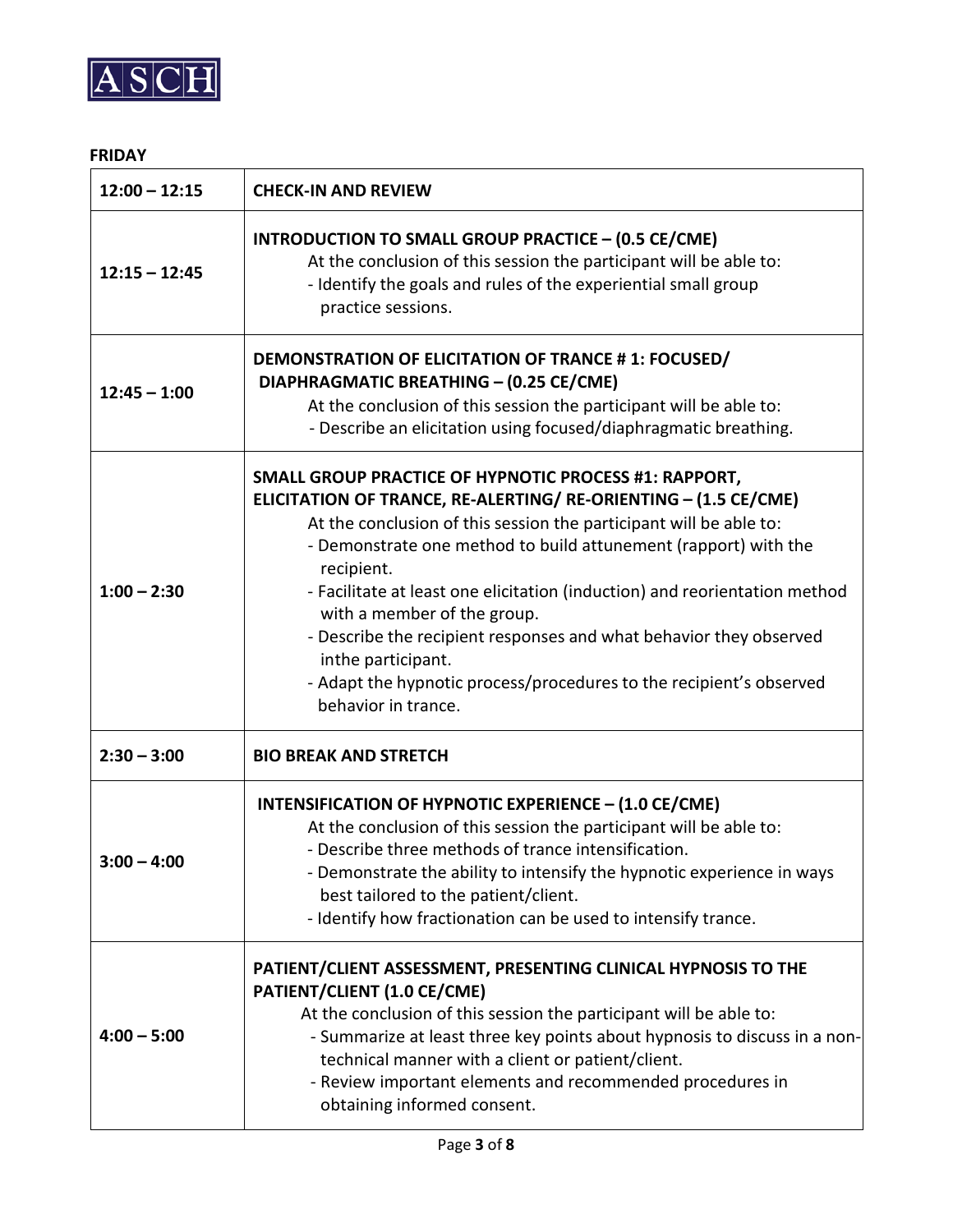

| $5:00 - 5:15$ | <b>BIO BREAK AND STRETCH</b>                                                                                                                                                                                                                                                                                                                                                                                                                                                                                                                      |
|---------------|---------------------------------------------------------------------------------------------------------------------------------------------------------------------------------------------------------------------------------------------------------------------------------------------------------------------------------------------------------------------------------------------------------------------------------------------------------------------------------------------------------------------------------------------------|
| $5:15 - 6:15$ | <b>FUNDAMENTALS OF HYPNOTIC COMMUNICATION AND FORMULATION OF</b><br>SUGGESTIONS - (1.0 CE/CME)<br>At the conclusion of this session the participant will be able to:<br>- Explain at least two ways hypnotic communication creates<br>positive expectancy.<br>- Discuss Erickson's Principle of Individualization and Utilization as<br>it pertains to language and suggestion.<br>- Name at least four commonly used words/phrases to reinforce<br>the patient's hypnotic experience.<br>- Differentiate between direct and indirect suggestion. |
| $6:15 - 6:30$ | <b>REVIEW / Q&amp;A</b>                                                                                                                                                                                                                                                                                                                                                                                                                                                                                                                           |
| 6:30          | <b>CHECK OUT GROUP WITH FACILITY</b>                                                                                                                                                                                                                                                                                                                                                                                                                                                                                                              |
|               | <b>COMPLETE DAY 2 PROGRAM EVALUATION</b>                                                                                                                                                                                                                                                                                                                                                                                                                                                                                                          |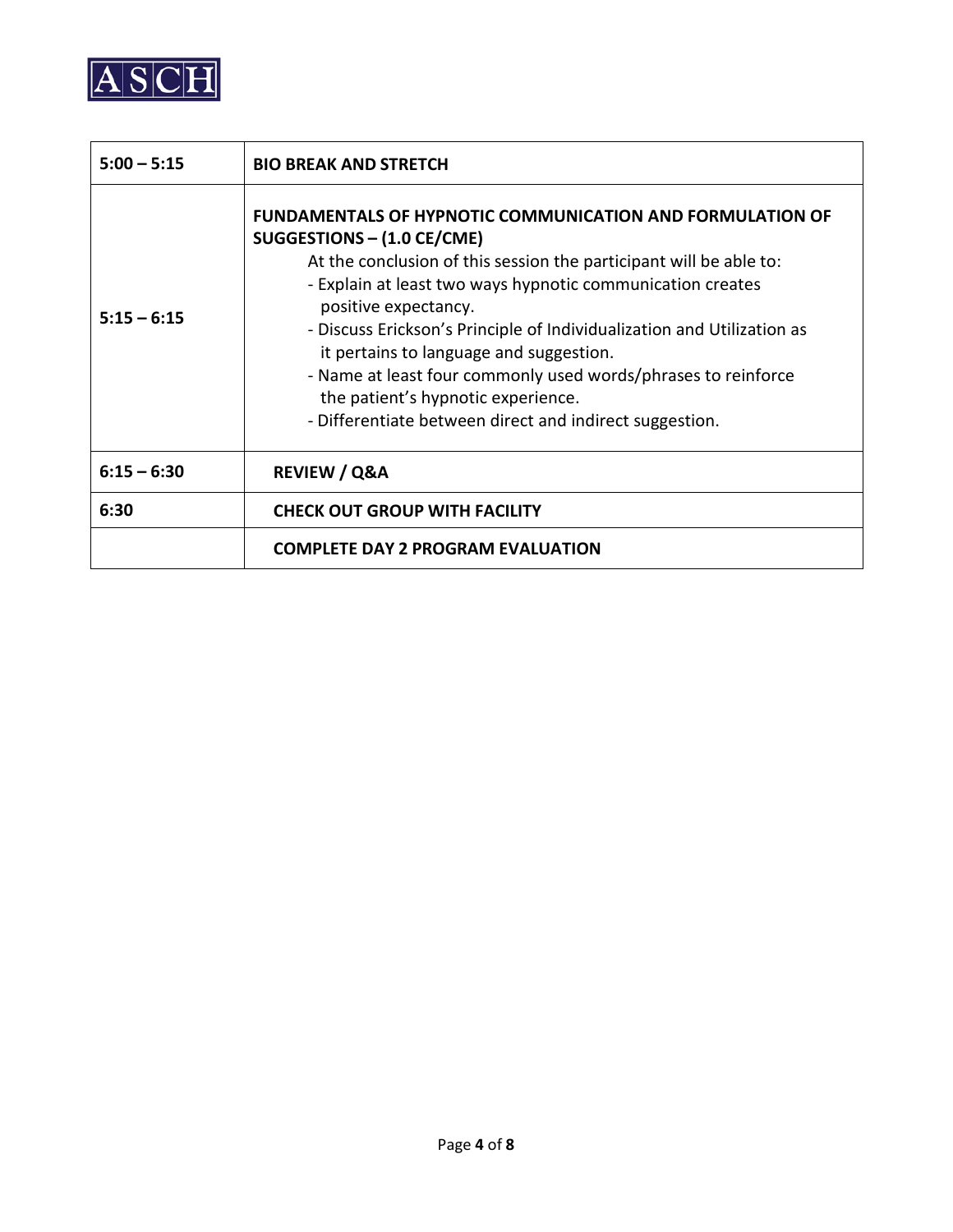

## **SATURDAY**

| $12:00 - 12:15$ | <b>CHECK-IN AND REVIEW</b>                                                                                                                                                                                                                                                                                                                                                                                                                                                                                                                                                                                                                  |
|-----------------|---------------------------------------------------------------------------------------------------------------------------------------------------------------------------------------------------------------------------------------------------------------------------------------------------------------------------------------------------------------------------------------------------------------------------------------------------------------------------------------------------------------------------------------------------------------------------------------------------------------------------------------------|
| $12:15 - 12:30$ | <b>DEMONSTRATION OF ELICITATION OF TRANCE # 2: EYE FIXATION - (0.25</b><br>CE/CME)<br>At the conclusion of this session the participant will be able to:<br>- Describe and demonstrate an elicitation of trance using an eye fixation<br>strategy.                                                                                                                                                                                                                                                                                                                                                                                          |
| $12:30 - 2:00$  | SMALL GROUP # 2 RAPPORT, ELICITATION OF TRANCE, INTENSIFICATION OF<br>TRANCE, RE-ALERTING/RE-ORIENTING - (1.5 CE/CME)<br>At the conclusion of this session the participant will be able to:<br>- Demonstrate the ability to build attunement (rapport) with a<br>recipient different from previous practice session.<br>- Facilitate at least one elicitation (induction) method, one<br>intensification (deepening) method, and reorientation method.<br>- Describe the recipient responses and what behavior they<br>observedin the participant.<br>- Adapt the hypnotic process/procedures to the observed behavior of<br>the recipient. |
| $2:00 - 2:30$   | <b>BIO AND STRETCH BREAK</b>                                                                                                                                                                                                                                                                                                                                                                                                                                                                                                                                                                                                                |
| $2:30 - 3:15$   | <b>HYPNOSIS WITH CHILDREN - (0.75 CE/CME)</b><br>At the conclusion of this session the participant will be able to:<br>- Identify three developmental characteristics that make children<br>particularly hypnotizable.<br>- Describe how hypnotic approaches vary according to developmental<br>age.<br>- Describe the therapeutic benefits and applications of using hypnosis<br>with children.                                                                                                                                                                                                                                            |
| $3:15 - 4:00$   | EGO STRENGTHENING WITH DEMO - (0.75 CE/CME)<br>At the conclusion of this session the participant will be able to:<br>- Define what is meant by ego strengthening and how it might be<br>used in clinical practice.<br>- Identify three different types of ego strengthening.<br>- Describe at least three strategies for ego strengthening utilizing<br>clinical hypnosis.                                                                                                                                                                                                                                                                  |
| $4:00 - 4:15$   | <b>BIO AND STRETCH BREAK</b>                                                                                                                                                                                                                                                                                                                                                                                                                                                                                                                                                                                                                |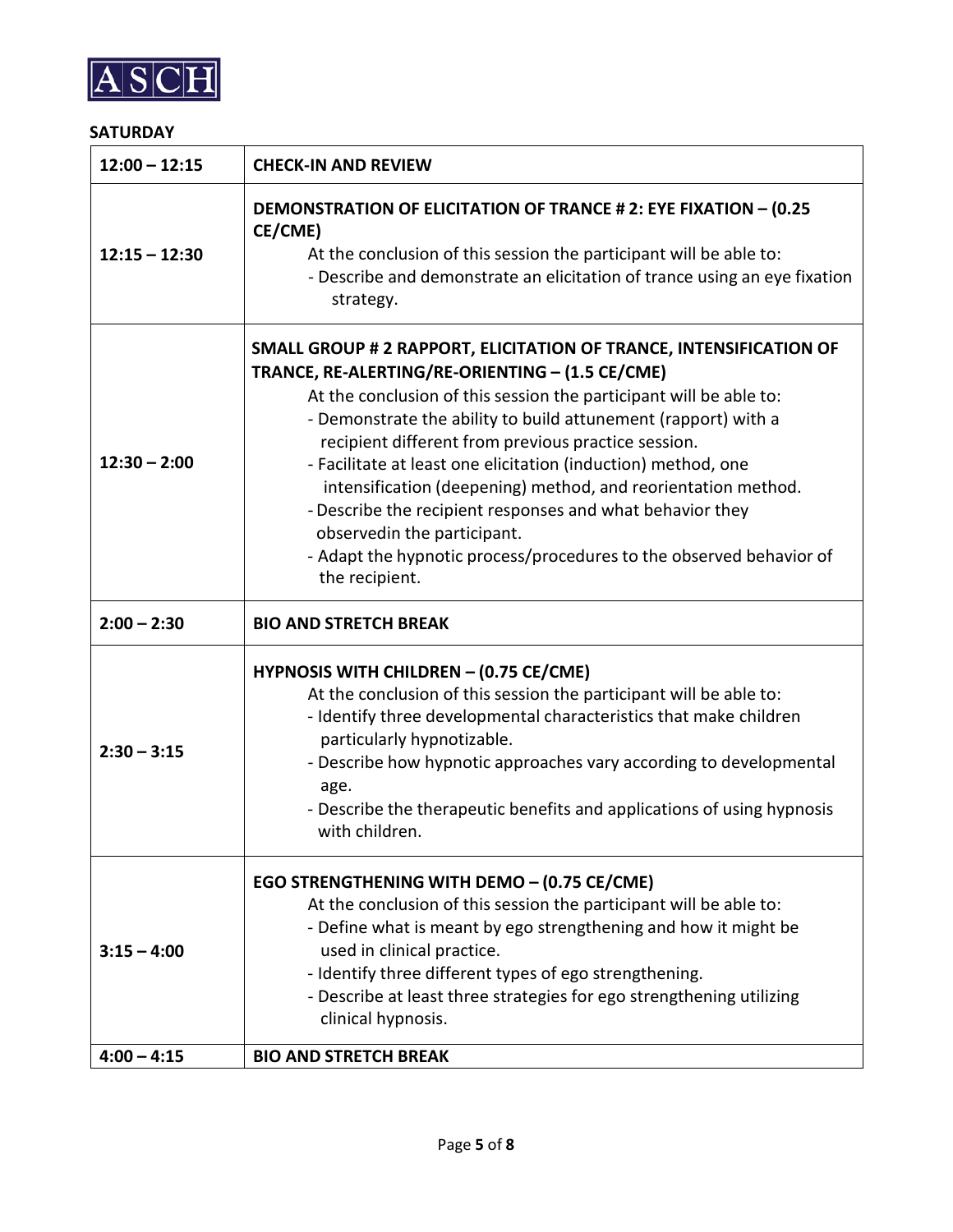

| $4:15 - 4:30$ | DEMONSTRATION OF TRANCE ELICITATION #3: EYE ROLL - (0.25 CE/CME)<br>At the conclusion of this session the participant will be able to:<br>- Describe the process of a rapid induction using eye roll<br>elicitation.                                                                                                                                                                                                                                                                                                                                                                                                                                                                                                                                                            |
|---------------|---------------------------------------------------------------------------------------------------------------------------------------------------------------------------------------------------------------------------------------------------------------------------------------------------------------------------------------------------------------------------------------------------------------------------------------------------------------------------------------------------------------------------------------------------------------------------------------------------------------------------------------------------------------------------------------------------------------------------------------------------------------------------------|
| $4:30 - 6:30$ | SMALL GROUP # 3: RAPPORT, ELICITATION OF TRANCE, INTENSIFICATION OF<br>TRANCE, EGO-STRENGTHENING SUGGESTIONS, RE-ALERTING/REORIENTING -<br>$(2.0 \text{ CE/CME})$<br>At the conclusion of this session the participant will be able to:<br>- Demonstrate the ability to build attunement (rapport) with the<br>recipient different from previous practice session.<br>- Facilitate at least one elicitation (induction) method, one<br>intensification (deepening) method, demonstrate providing a<br>simple recipient-specific ego strengthening suggestion, and<br>clear reorientation.<br>- Describe the recipient responses and what behavior they<br>observed in the participant.<br>- Adapt the hypnotic process/procedures to the observed<br>behavior of the recipient. |
| $6:30 - 7:15$ | SELF-HYPNOSIS: HOW AND WHAT TO TEACH PATIENTS - (.75 CE/CME)<br>At the conclusion of this session the participant will be able to:<br>- Define self-hypnosis and explain the difference between self and<br>hetero hypnosis.<br>- Describe at least three therapeutic applications of self-hypnosis<br>in clinical practice.<br>- Explain how to teach self-hypnosis to a patient.                                                                                                                                                                                                                                                                                                                                                                                              |
| $7:15 - 7:30$ | <b>DEMONSTRATION OF ELICITATION OF TRANCE ELICITATION #4: ARM</b><br>LEVITATION - (0.25 CE/CME)<br>At the conclusion of this session the participant will be able to:<br>- Describe and demonstrate an elicitation using arm levitation and/or<br>reverse levitation.                                                                                                                                                                                                                                                                                                                                                                                                                                                                                                           |
| $7:30 - 7:45$ | Review / Q & A                                                                                                                                                                                                                                                                                                                                                                                                                                                                                                                                                                                                                                                                                                                                                                  |
| 7:45          | <b>CHECK OUT GROUP WITH FACILITY</b>                                                                                                                                                                                                                                                                                                                                                                                                                                                                                                                                                                                                                                                                                                                                            |
|               | <b>COMPLETE DAY 3 PROGRAM EVALUATION</b>                                                                                                                                                                                                                                                                                                                                                                                                                                                                                                                                                                                                                                                                                                                                        |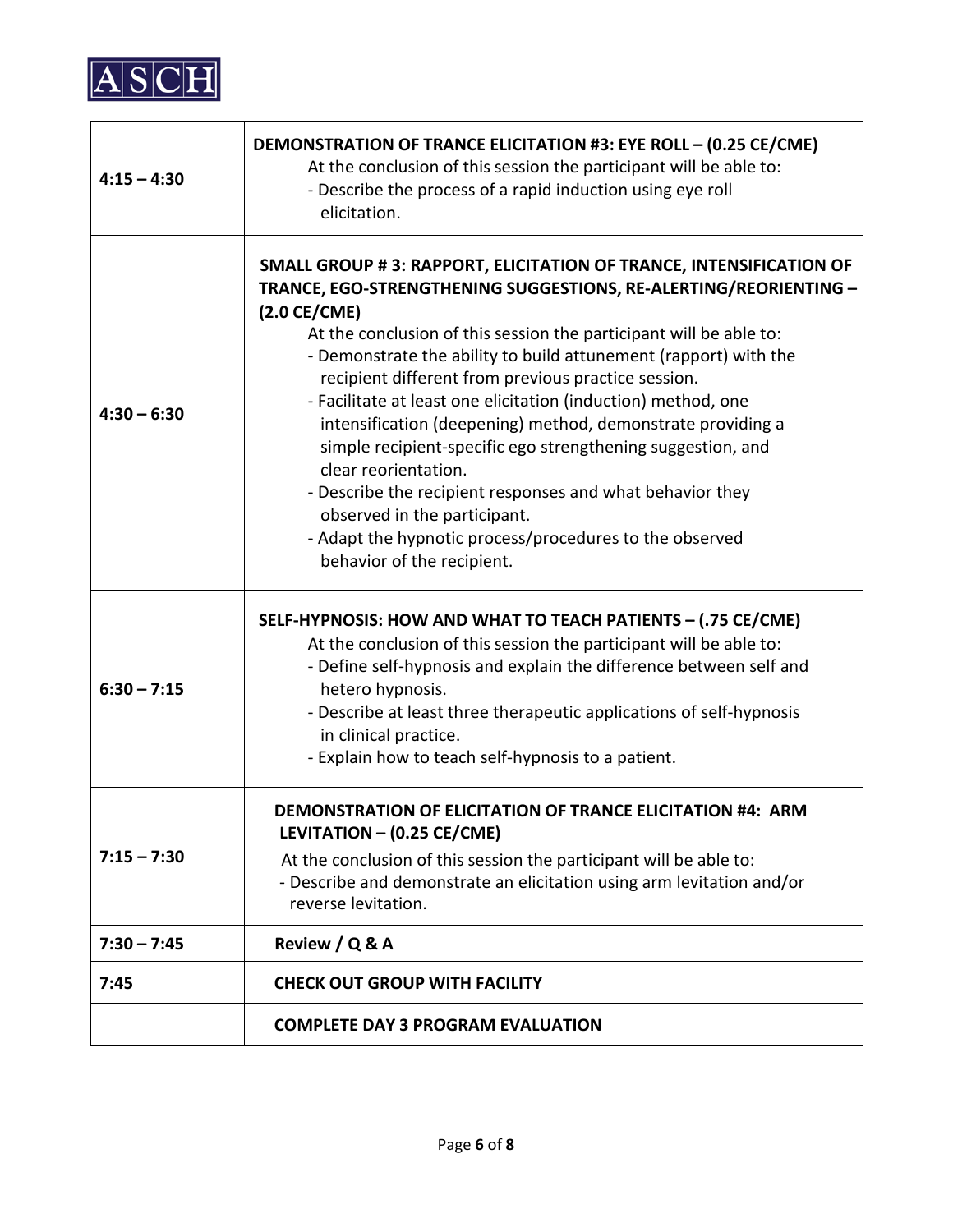

## **SUNDAY**

| $12:00 - 12:15$ | <b>CHECK-IN AND REVIEW</b>                                                                                                                                                                                                                                                                                                                                                                                                                                                                                                                                                                                                                                                                                                                                                                                                                                                                     |
|-----------------|------------------------------------------------------------------------------------------------------------------------------------------------------------------------------------------------------------------------------------------------------------------------------------------------------------------------------------------------------------------------------------------------------------------------------------------------------------------------------------------------------------------------------------------------------------------------------------------------------------------------------------------------------------------------------------------------------------------------------------------------------------------------------------------------------------------------------------------------------------------------------------------------|
| $12:15 - 2:15$  | SMALL GROUP #4: RAPPORT, ELICITATION OF TRANCE, INTENSIFICATION OF<br>TRANCE, HYPNOTIC PHENOMENON, EGO-STRENGTHENING SUGGESTIONS,<br>RE-ALERTING / RE-ORIENTING - (2 CE/CME)<br>At the conclusion of this session the participant will be able to:<br>- Demonstrate the ability to build attunement (rapport) with a different<br>recipient and elicit ego strengthening suggestions of interest to<br>recipient touse in the treatment phase of the process.<br>- Facilitate at least one elicitation method, one intensification method,<br>elicit one hypnotic phenomena, provide a simple ego strengthening<br>suggestion, reorientation recipient, describe recipient responses, and<br>what recipient behaviors were observed.<br>- Adapt the hypnotic process/procedures to the observed behavior of the<br>recipient.<br>- Clarify readiness for incorporating hypnosis into practice. |
| $2:15 - 2:45$   | <b>BIO AND STRETCH BREAK</b>                                                                                                                                                                                                                                                                                                                                                                                                                                                                                                                                                                                                                                                                                                                                                                                                                                                                   |
| $2:45 - 3:45$   | TREATMENT PLANNING, STRATEGY AND TECHNIQUE SELECTION IN<br><b>CLINICAL HYPNOSIS - (1.0 CE/CME)</b><br>At the conclusion of this session the participant will be able to:<br>- Describe situations of uncertainty that might occur as clinical<br>hypnosis is included in practice and identify strategies for<br>managing/resolving such;<br>- List at least tree uses of hypnosis to your discipline that you have<br>been taught and are ready to apply and three applications of<br>hypnosis that require more training;<br>- Describe three ways that he or she will begin to incorporate<br>hypnotic communication, hypnosis and hypnotic techniques into<br>his/her practice                                                                                                                                                                                                             |
| $3:45 - 4:30$   | INTEGRATING HYPNOSIS INTO CLINICAL PRACTICE - (.75 CE/CME)<br>At the conclusion of this session the physicians and other participants will be<br>able to:<br>- Execute a thorough case assessment to elucidate the information<br>necessary to develop a quality treatment plan.<br>- Design a treatment plan for a patient/client who presents with<br>anxiety.<br>- List at least four hypnotic techniques/application that may be best suited<br>to achieve the specific therapeutic goal in the case presented.                                                                                                                                                                                                                                                                                                                                                                            |